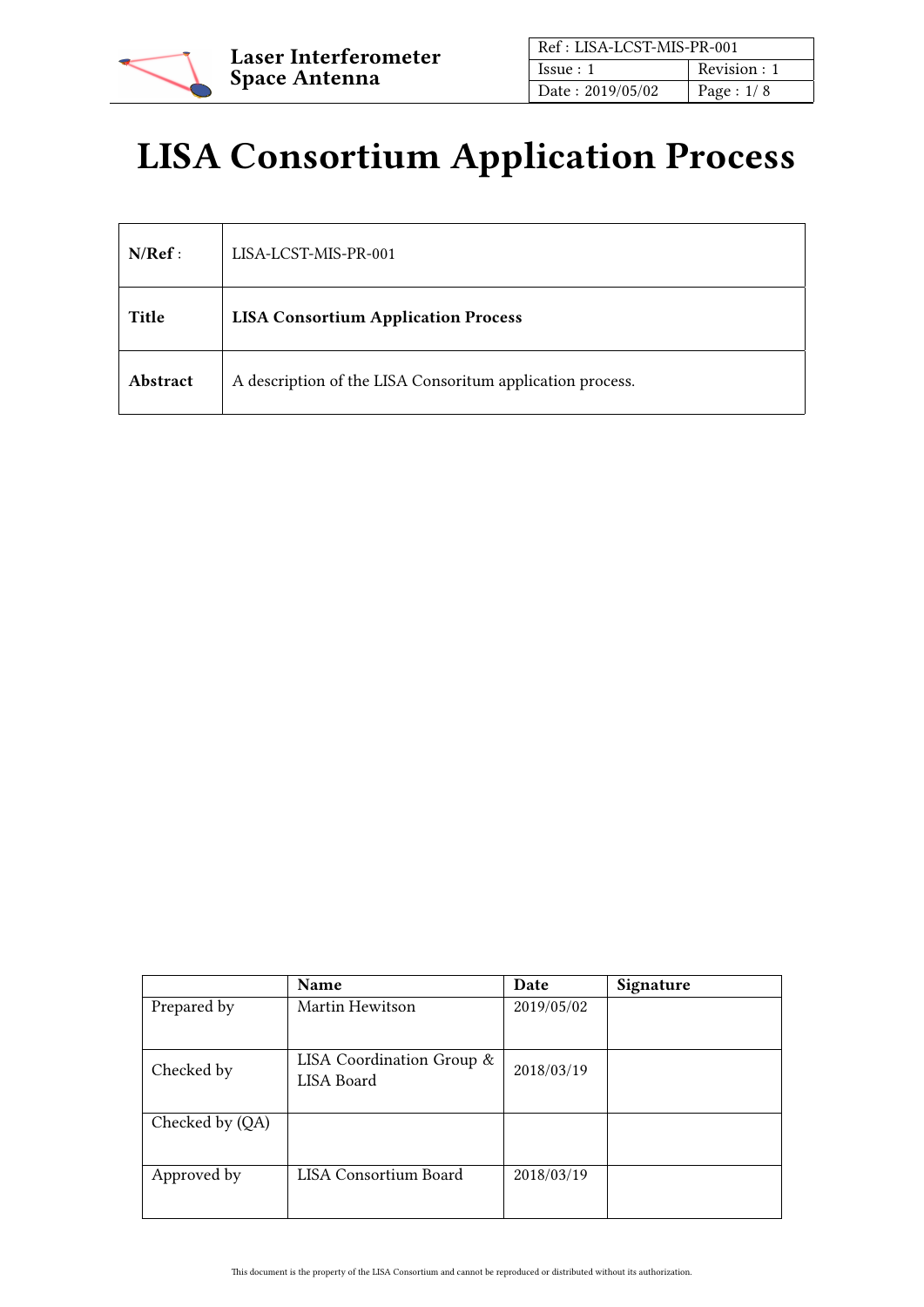

| Ref: LISA-LCST-MIS-PR-001 |              |
|---------------------------|--------------|
| Issue:1                   | Revision : 1 |
| Date: 2019/05/02          | Page : $2/8$ |

# Document Change Record

## Contributor List

| Author's name   | Institute | Location         |
|-----------------|-----------|------------------|
| Hewitson Martin | AEI       | Hannover-Germany |

| Ver. | Date       | Author            | <b>Description</b> | Pages |
|------|------------|-------------------|--------------------|-------|
| 1.1  | 2019/05/02 | M. Hewitson (AEI) | Current Version    |       |

## Distribution list

| Recipient       | Restricted | Not restricted |
|-----------------|------------|----------------|
| LISA Consortium |            |                |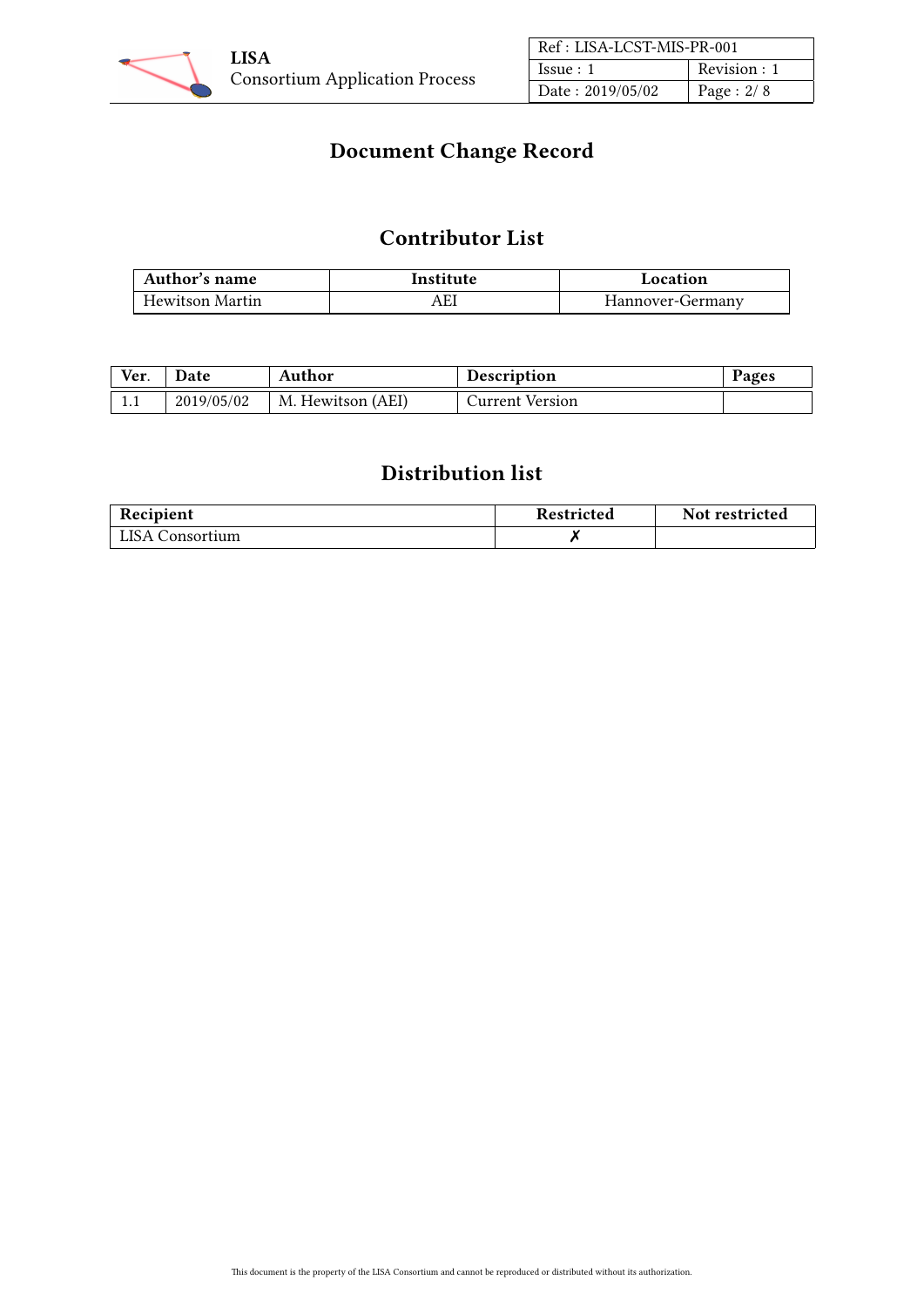

| Ref: LISA-LCST-MIS-PR-001 |              |
|---------------------------|--------------|
| Is sue: 1                 | Revision : 1 |
| Date: 2019/05/02          | Page : $3/8$ |

# Contents

| <b>Purpose and Scope</b>              |                |
|---------------------------------------|----------------|
| <b>Application Types &amp; Policy</b> | $\overline{4}$ |
| 1.1                                   | $\overline{4}$ |
| 1.1.1                                 | $\overline{4}$ |
| 1.1.2                                 | 5              |
| 2 Preparing a Group Application       | 7              |
| 3 Preparing an Associate Application  | $\overline{7}$ |
| 4 Ex-officio Consortium Members       | 8              |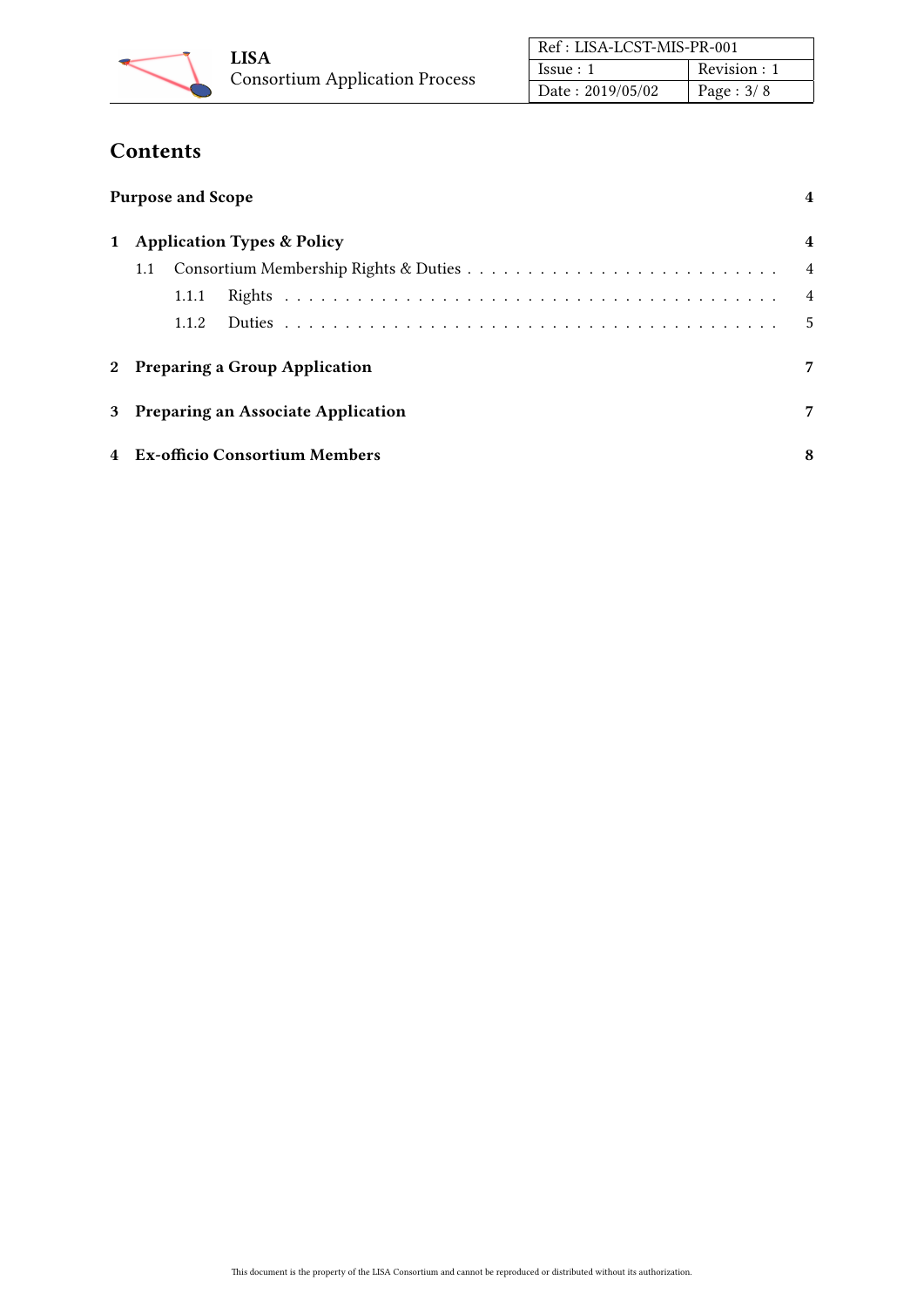

| Ref: LISA-LCST-MIS-PR-001 |               |
|---------------------------|---------------|
| Issue:1                   | Revision : 1  |
| Date: 2019/05/02          | Page : $4/ 8$ |

## <span id="page-3-0"></span>Purpose and Scope

The scope of this document is to describe the process of submitting an application to be a member of the LISA Consortium. The description of membership types and their expected roles in the Consortium are discussed in the LISA Consortium Management Plan [\[1\]](#page-7-2), and are repeated here in part.

## <span id="page-3-1"></span>1 Application Types & Policy

As described in [\[1\]](#page-7-2), there are two types of Consortium application considered. The first is for full membership of an external group (containing one or more persons) which commits to do work (in the form of dedicated FTE resource), and the second is for associate membership, which requires no committment other than being an active member of one or more of the Consortium Working Groups.

Full Consortium Members help shape the mission. They have full access to all Consortium information and are involved in all mission-critical decisions that the Consortium is allowed to take. Associate Members will work in the context of the mission but have no obligations and no decision making power.

All applications should be prepared using the templates provided and submitted to the Consortium through the application portal [\(https://signup.lisamission.org\)](https://signup.lisamission.org).

Persons applying for LISA Consortium membership can be part of, and organised in, an external group. Such a group is an association of one or more scientists. A group is led by a Lead Scientist and makes a firm commitment to the work of the Consortium. The members of the group are chosen by the Lead Scientist but all members must be named and put forward to the Consortium Application Review Board for approval. This last step is a formality to ensure that the group members are properly recorded in the Consortium and that their credentials for Consortium IT services can be managed properly. Becoming a member of the LISA Consortium is a formal process that is based upon a commitment to contribute directly to the goals and work of the consortium.

Examples of commitment would be:

- technology development and design of flight hardware for Consortium deliverables;
- performing laboratory tests of parts of the LISA instrument;
- development of data analysis pipelines, or parts of one;
- management of, or commitment to, one or more work packages;
- performing a coordination role.

#### <span id="page-3-2"></span>1.1 Consortium Membership Rights & Duties

#### <span id="page-3-3"></span>1.1.1 Rights

All LISA Consortium Full members:

- 1. Will have access to the LISA Consortium IT services like mailing lists, git, wiki, document management and communication channels;
- 2. Will have access to documents from the LISA Consortium Document Management System according to the groups to which they belong;
- 3. Will have access to detailed information of the LISA Consortium and relevant information about the project;
- 4. Will have direct access to all (as appropriate) LISA data the consortium produces, both during development and operations;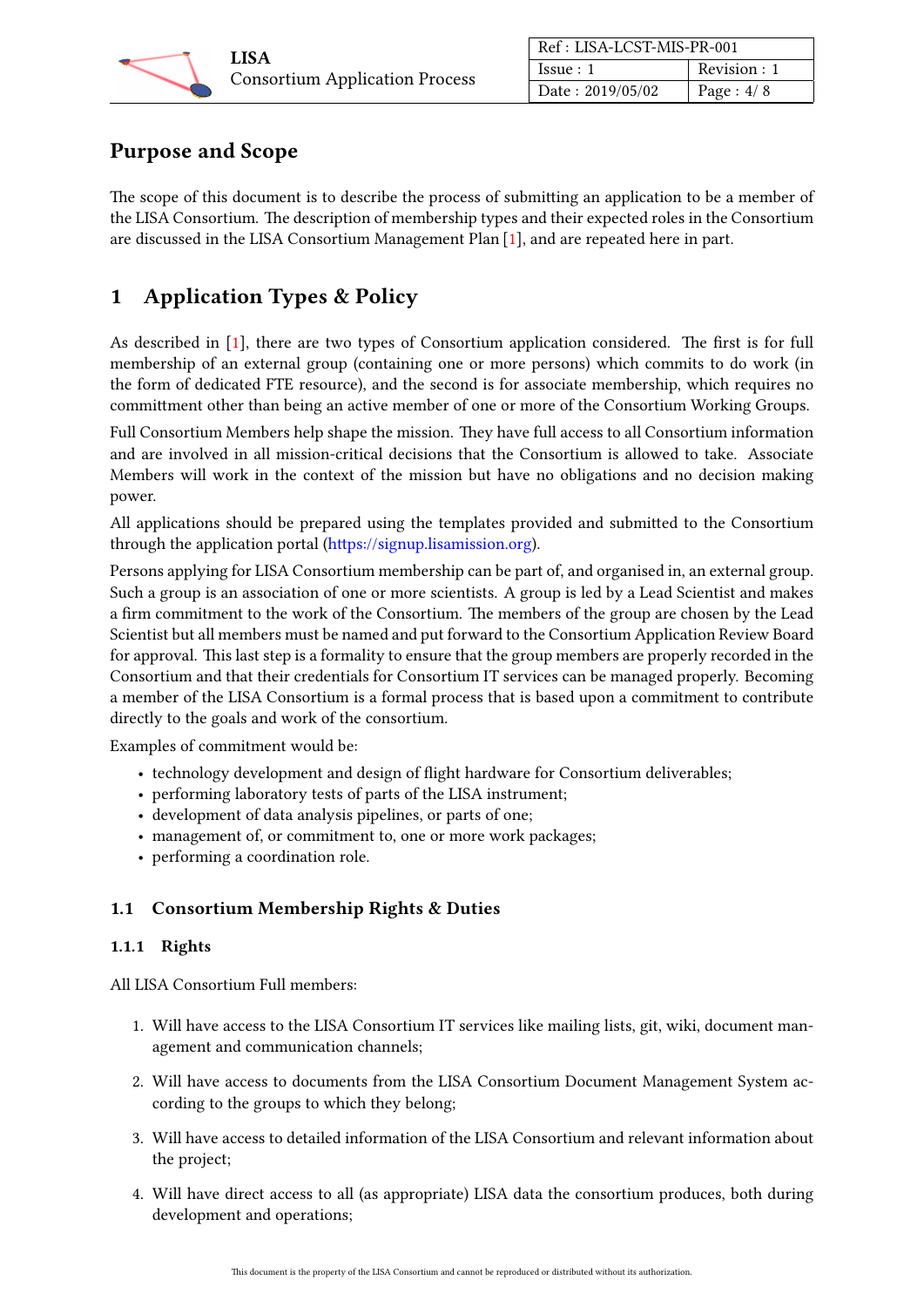

- 5. Will have access to LISA simulated data and other LISA materials produced by the Consortium during the implementation and the operation phases;
- 6. Will be authorized to write papers, technical notes, make presentations using LISA Consortium materials, provided it follows the LISA Consortium Publication & Presentation rules (TBW);
- 7. Will help to shape the Consortium deliverables in the early phases of the project;
- 8. Will help to shape the goals and structure of the Consortium;
- 9. Can propose new Work Package that can be included in the list of Work Packages after review.

All LISA Consortium Associate members:

- 1. Will have appropriate access to the LISA Consortium IT services like mailing lists, git, wiki, document management and communication channels, according to the groups to which they belong (see list below);
- 2. Will have appropriate access to documents from the LISA Consortium Document Management System according to the groups to which they belong (see list below);
- 3. Will have access to LISA simulated data produced within their working group(s) (see list below);
- 4. Will be authorized to write papers, technical notes, make presentations using LISA Consortium materials, provided it follows the LISA Consortium Publication & Presentation rules (TBW);

#### <span id="page-4-0"></span>1.1.2 Duties

All LISA Consortium Full members:

- 1. Have to declare a primary affiliation (and any change of this affiliation);
- 2. Must clearly define their contribution to LISA and report in due time the LISA activities they are involved in. The objectives, deliverables, fraction of time spent Consortium activities, and schedule should be clearly spelled out;
- 3. Have to belong to at least one approved Consortium working or coordination group;
- 4. Agree that any Consortium information or LISA materials they have access to, or are aware of, will not be used for other purposes, or in another context than the LISA mission, without permission of the relevant LISA Consortium persons (LISA Consortium Board or person assigned by the LISA Consortium Board);
- 5. Agree to inform, far in advance, the relevant LISA Group and the LISA Publication and Presentation Committee of any scientific papers in preparation that uses LISA Consortium materials or work performed in the framework of the LISA Consortium and comply with the LISA Publication & Presentation policy (TBW);
- 6. Agree that scientific papers, technical notes and presentations using LISA Consortium material should acknowledge the LISA Consortium;
- 7. Should comply with the LISA Consortium internal confidentiality policy (TBW);
- 8. Agree that non-publicly available LISA Consortium data will not be used in collaboration with non-LISA Consortium members without agreement of the LISA Consortium Board (TBC);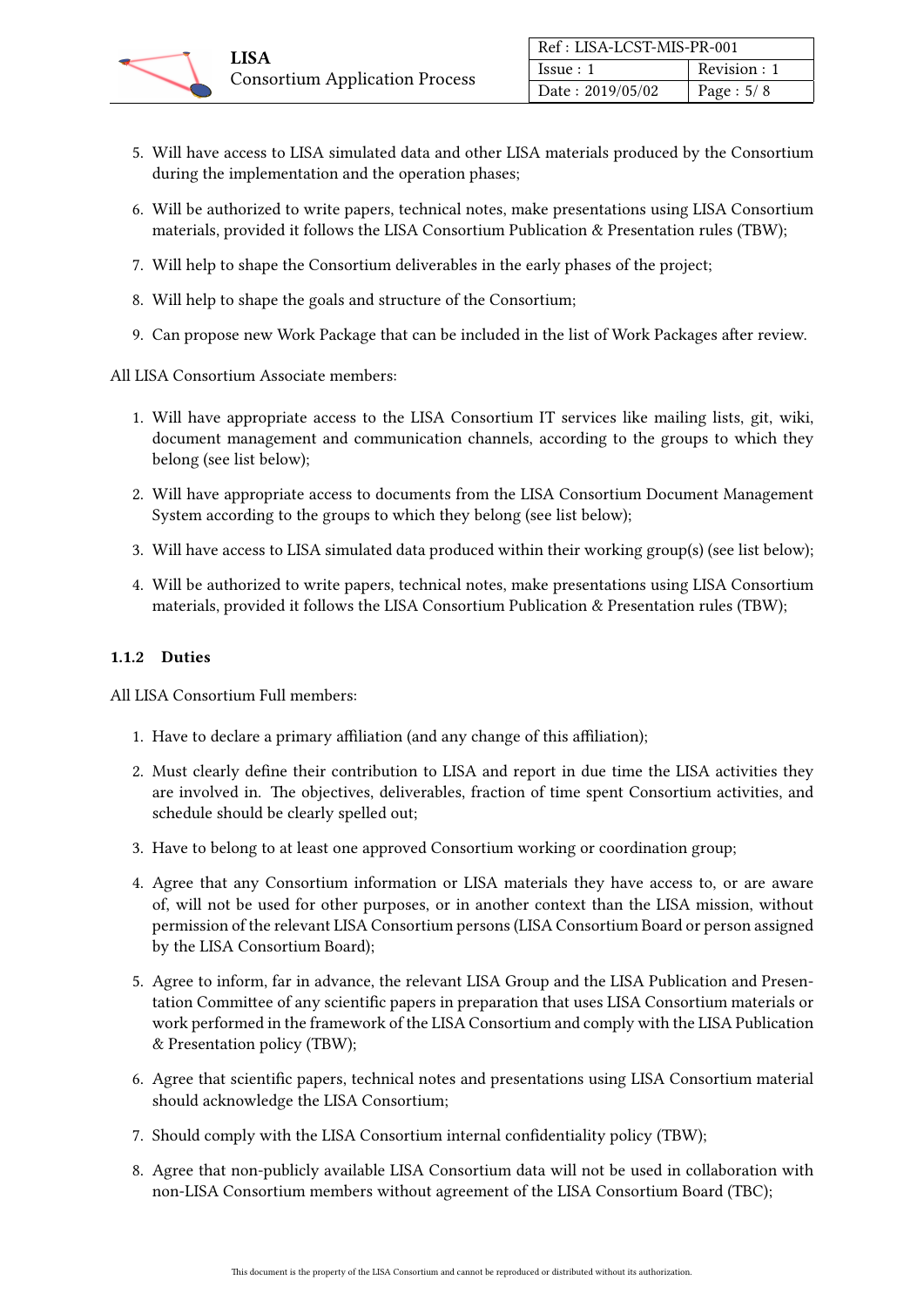| Ref: LISA-LCST-MIS-PR-001 |               |  |
|---------------------------|---------------|--|
| Issue:1                   | Revision : 1  |  |
| Date: 2019/05/02          | Page : $6/ 8$ |  |

- 9. Understand that, as part of the LISA Consortium, any scientific projects that may use LISA Consortium data with restricted access (during any proprietary period or specific simulations) will be done in collaboration with all scientists of the LISA Consortium;
- 10. Agree, in good faith, that in case of resignation, if they have a responsibility to any Work Packages of the LISA Consortium, they will inform the LISA Consortium Board at least 2 months before leaving and will guarantee a two-month hand over period to transfer information, starting at the date of the official resignation;
- 11. Agree that in case of resignation, none of the LISA Consortium internal information or materials they may have in hand, or are aware of, will be used or circulated further.

All LISA Consortium Associate members:

- 1. Have to declare a primary affiliation (and any change of this affiliation);
- 2. Have to belong to at least one approved Consortium working group (see list below);
- 3. Agree that any Consortium information or LISA materials they have access to, or are aware of, will not be used for other purposes, or in another context than the LISA mission, without permission of the relevant LISA Consortium persons (LISA Consortium Board or person assigned by the LISA Consortium Board);
- 4. Agree to inform, far in advance, the relevant working group chairs, and the LISA Publication and Presentation Committee, of any scientific papers in preparation that uses LISA Consortium materials or work performed in the framework of the LISA Consortium and comply with the LISA Publication Presentation policy (TBW);
- 5. Agree that scientific papers, technical notes and presentations using LISA Consortium material should acknowledge the LISA Consortium;
- 6. Should comply with the LISA Consortium internal confidentiality policy (TBW);
- 7. Agree that non-publicly available LISA Consortium data will not be used in collaboration with non-LISA Consortium members without agreement of the LISA Consortium Board (TBC);
- 8. Understand that, as part of the LISA Consortium, any scientific projects that may use LISA Consortium data with restricted access (during any proprietary period or specific simulations) will be done in collaboration with all scientists of the LISA Consortium;
- 9. Agree that in case of resignation, none of the LISA Consortium internal information or materials they may have in hand, or are aware of, will be used or circulated further.

For associate members, relevant working groups are:

- Measurement Science WG,
- Waveform Modelling WG,
- Fundamental Physics WG,
- Cosmology WG,
- Astrophysics WG,
- Advocacy and Outreach WG, and
- LISA Data Challenges WG.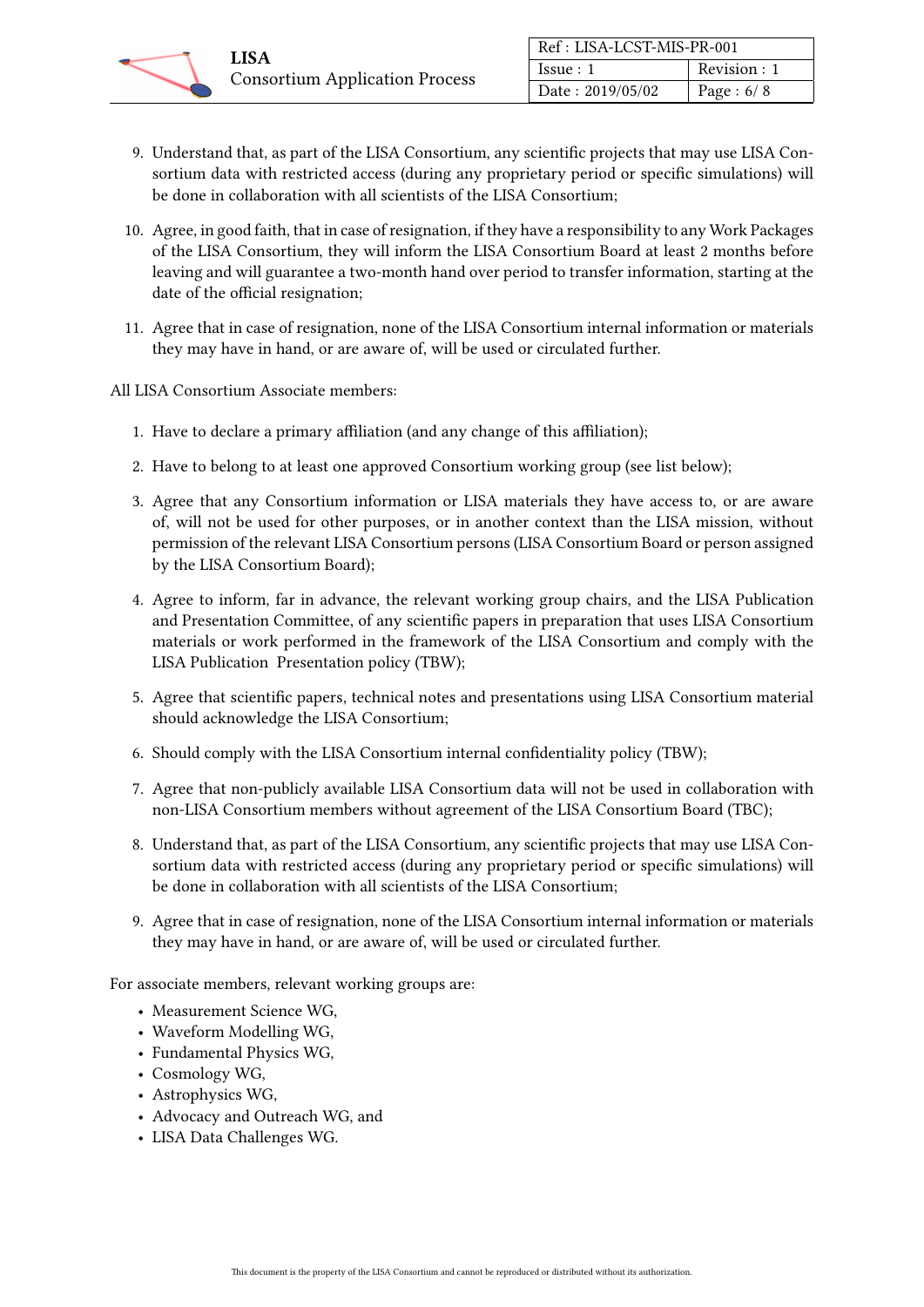

## <span id="page-6-0"></span>2 Preparing a Group Application

For full memberships, the following hold:

- All full-member applications to the Consortium can be considered as 'group' applications.
- A group is defined as one or more individuals.
- Each group will be led by a Lead Scientist.
- The Group Lead is responsible for managing the members of the group.
- The Group Lead is responsible for informing the Consortium when members of the group change.

Note: Consortium groups can also contain associate members, which can be submitted as part of the group application. For those group members, only the relevant fields need to be completed.

A group should indicate in their application:

- the number of FTE available for Consortium work;
- any Consortium coordination or management roles held within the group, including WG chairs;
- willingness to assume a work package leadership role(s);
- interest in contributing to particular work packages;
- areas of interest;
- other deliverables to the Consortium.

For each member of the group, the following information should be provided to the Consortium:

- Name
- Title
- Desired username (for Consortium credentials)
- Affiliation
- the membership type (full or associate)
- Nationality
- Email
- FTE commitment (true Full-Time-Equivalent)
- Any LISA appointments, or indication of intended group memberships
- Areas of expertise / interest
- Proposed work / contribution

Ideally the details of each individual member could be tabulated in the application.

This allows proper allocation of resource management at Consortium coordination level, as well as appropriate credentials and access rights to be assigned to the group members.

If a group has un-appointed members who will be active on LISA in the future, and are therefore part of the application, placeholder details (i.e., Name = Not-Known) should be submitted.

## <span id="page-6-1"></span>3 Preparing an Associate Application

While it is expected that associates join one or more working groups, there may be cases where that is not appropriate, in which case, the relevant column in the application sheet can be left blank.

All associates:

- will be invited to full Consortium meetings;
- will receive reports on consortium activities (maybe in the form of a news letter every month or two);
- may be called upon to do give input to the Consortium in their area of expertise.

Applications for Consortium Associate are made by individuals or as part of a group application (see above). The application should include a description of the areas of interest/expertise of LISA Science. The application should also indicate which (if any) of the Consortium working groups the applicant